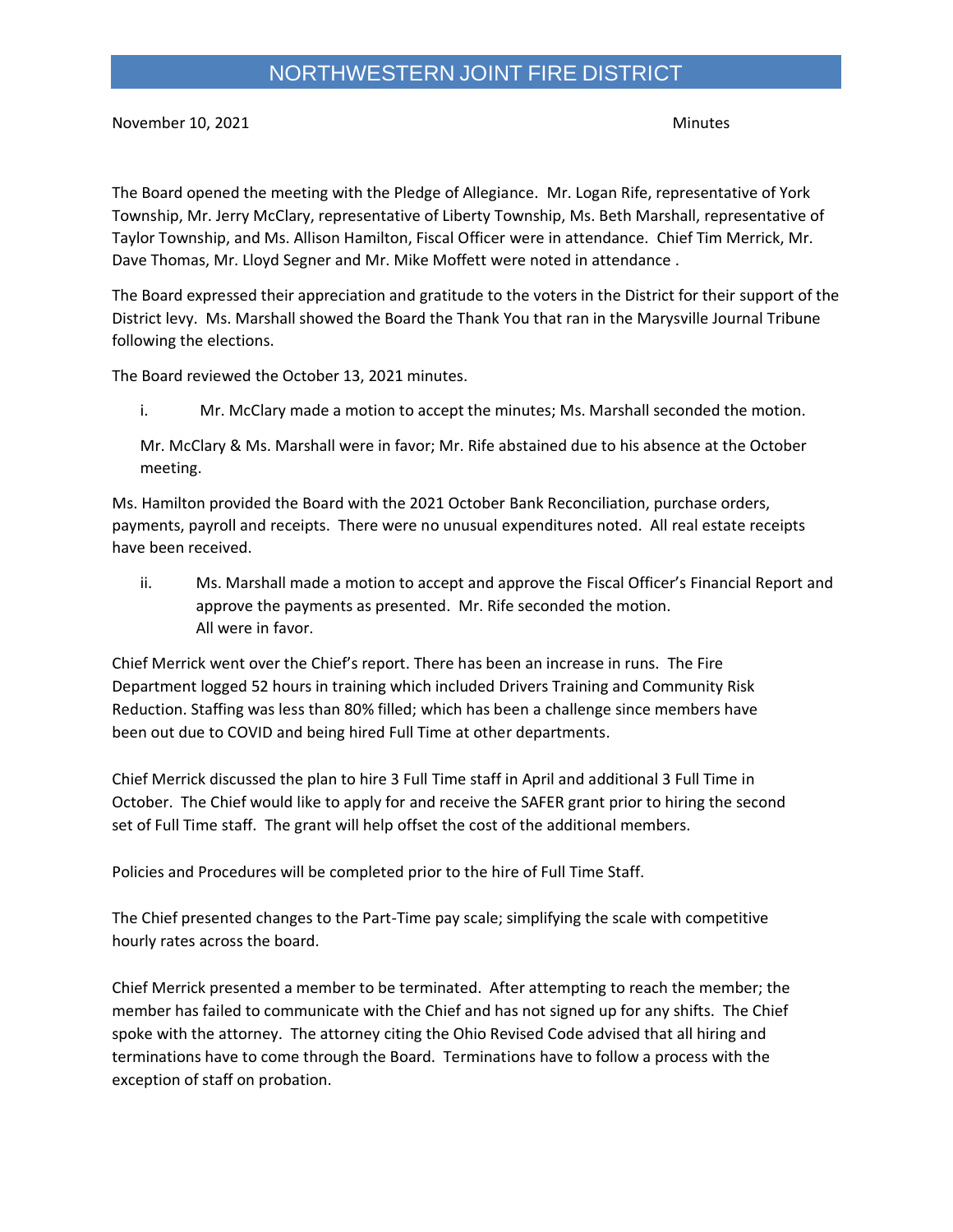## NORTHWESTERN JOINT FIRE DISTRICT

The Chief provided the Board with an EMS billing report from Medicount. There has been an increase in the collection rate for the 3<sup>rd</sup> quarter of 2021. He has a meeting scheduled with Medicount for November  $18<sup>th</sup>$ . He advised the Department will be part of a billing study conducted by Medicare.

The Chief noted that the Cath lab at Memorial Hospital should be up and operational at the beginning of the year.

The appliances for the kitchen have been received.

- iii. Mr. Rife made a motion to accept the Fire Chief's report. Mr. McClary seconded the motion. All were in favor.
- iv. Mr. Rife made a motion to terminate the member as discussed. Mr. McClary seconded the motion. All were in favor.

The Board instructed the Chief to write a termination letter to be sent to the member.

v. Mr. McClary made a motion to approve the pay rates as follows for Part Time members: \$16/hr EMT-B \$18/hr EMT-P and \$20/hr Officer. The rates will be effective with the first pay in December. Ms. Marshall seconded the motion. All were in favor.

In new business, Ms. Hamilton presented the Board with temporary 2022 appropriations. She is conservatively estimating a \$600,000 carryover to be added to the levy funds for 2022. This would be the amount the District would have to work with for 2022. She and the Fire Chief studied the expenditures for 2021. As these are temporary numbers, the Chief will have the early part of 2022 to determine any changes prior to establishing permanent appropriations; especially with any grant funding coming to the District. The Board will vote on temporary appropriations at the December meeting.

Mr. Moffett advised the Board that he has been attending meetings relative to the Solar projects. There was discussion on potential financial impact the Solar projects would have on the District.

There was discussion of the Fire Association sponsoring a Christmas Drive to benefit children. The Fire Department members participate in the "Shop with a Cop/Shop with a First Responder" program.